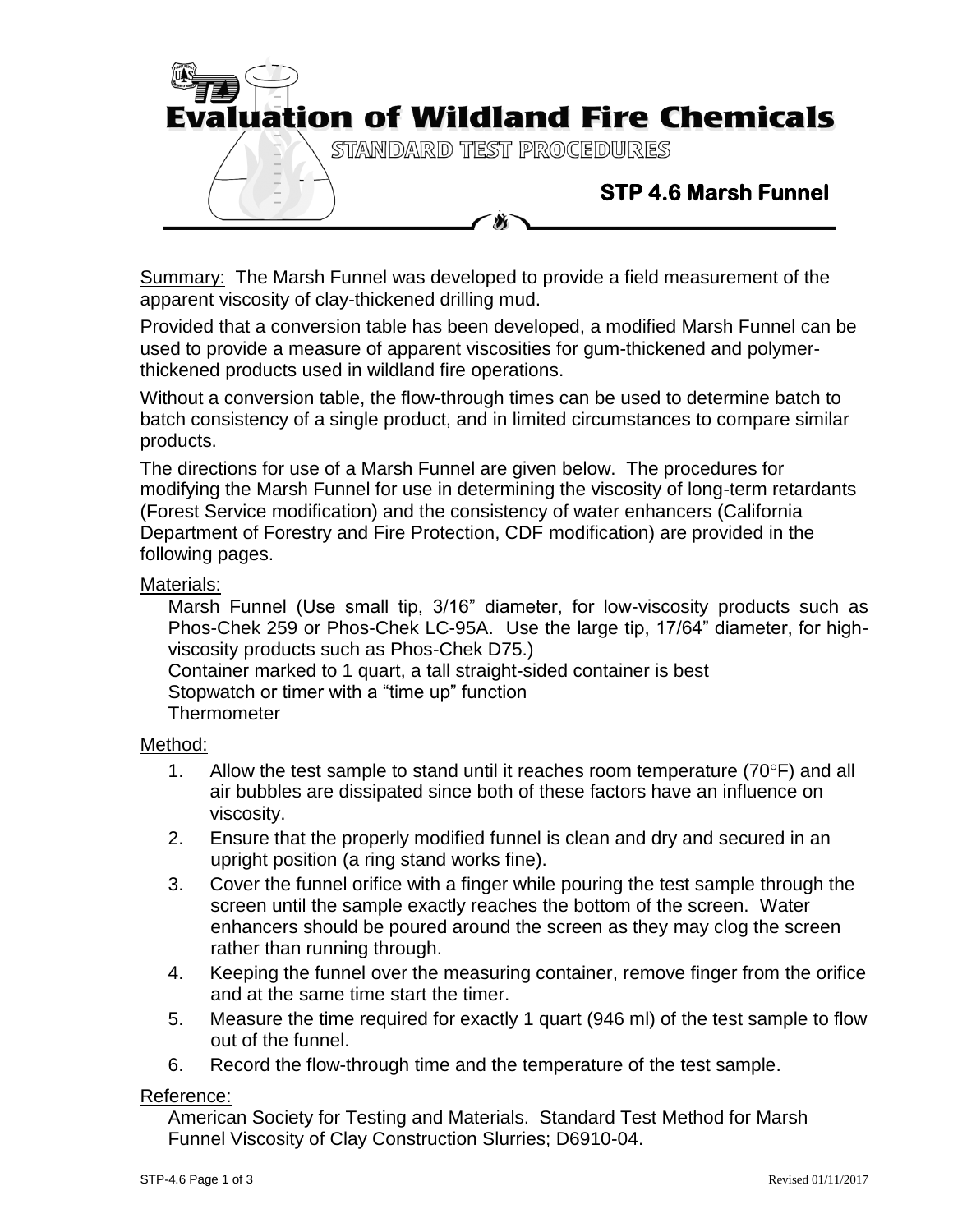

Summary: The orifice of the original Marsh funnel tip is too small for determining the viscosity of most long-term fire retardants. Instructions for modifying the Marsh funnel for use with higher viscosity materials are described below. The figure shows the details of the modification.

# Method:

- 1. Use new, or freshly-sharpened, high-quality twist drills for the modification.
- 2. Remove the original 1/4-inch outside-diameter brass tip. Drive the tip out with a 1/4-inch punch or similar tool, taking care not to damage the brass tip.
- 3. Save the original brass tip as it can be used to measure the viscosity of some of the lower viscosity materials.
- 4. Enlarge the hole in the plastic funnel with a 13/32-inch drill bit, leaving a smooth surface inside the funnel. Use a guide to ensure a vertical hole, drilling slowly to prevent overheating the plastic.
- 5. Make a new tip from a 2 1/8-inch section of 1/8-inch regular seamless red brass pipe. The dimensions are nominally 0.405-inch outside diameter and 0.269 inch inside diameter.
- 6. Enlarge the hole at one end of the new tip to 5/16-inch and to a depth of 1/8-inch. Taper the inside of the enlarged end of the tip with a 45-degree reamer. Ensure that after reaming, the tip end is smooth and the overall length of the tip has not changed.
- 7. The flared end of the original tip should now fit neatly into the enlarged end of the larger tip.



8. Insert the large tip, machined end up, in the Marsh funnel and fix into place using a waterproof adhesive. If the fit is tight, allow the lower end of the funnel to soften and expand by warming it in hot water (not boiling) for a few minutes.